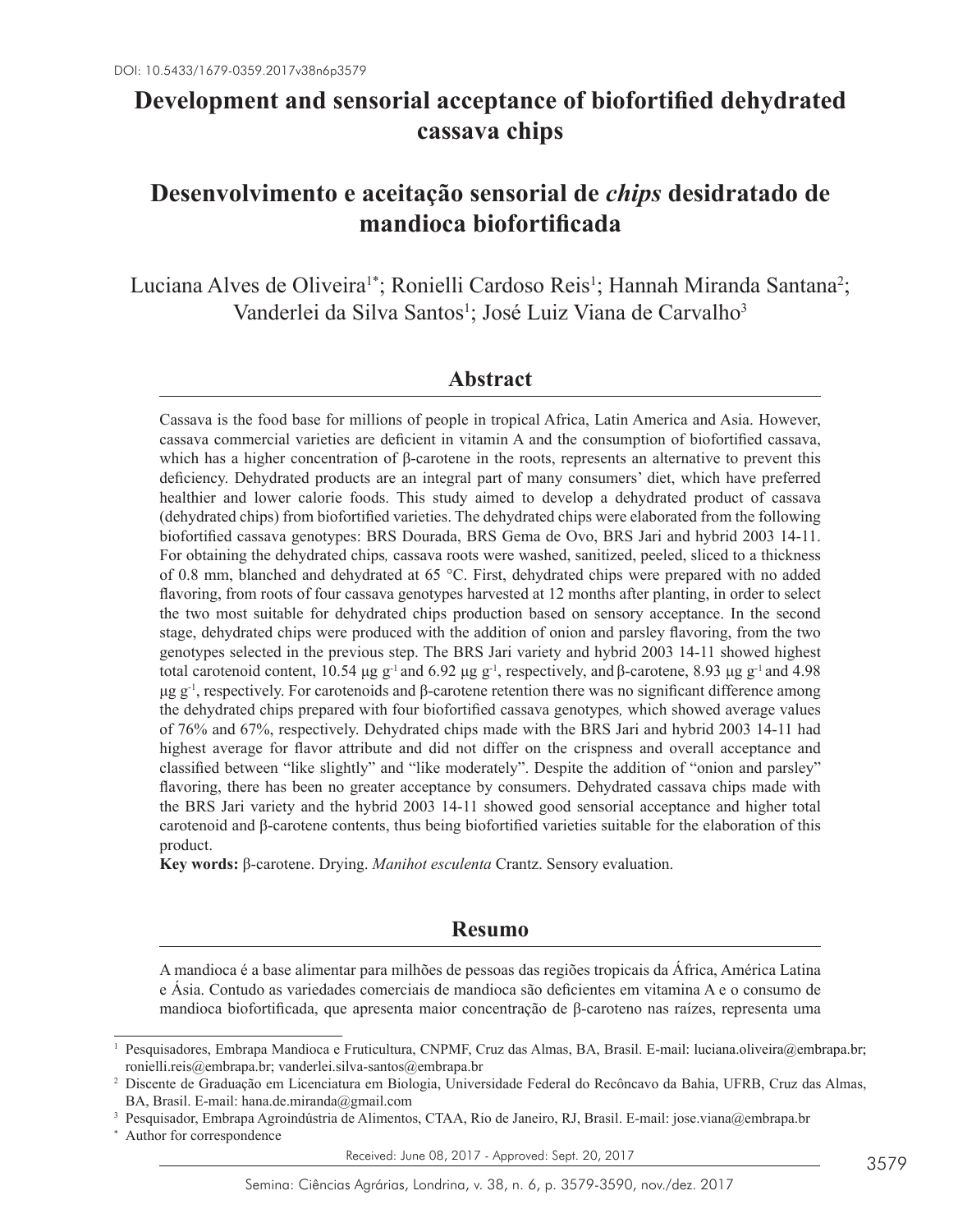alternativa para prevenir essa deficiência. Os produtos desidratados são uma parte integrante da dieta de muitos consumidores, os quais têm preferido alimentos mais saudáveis e de menor valor calórico. O objetivo desse estudo foi desenvolver um produto desidratado de mandioca (*chips* desidratados) a partir de variedades biofortificadas. Os *chips* desidratados foram elaborados a partir de raízes dos seguintes genótipos de mandioca biofortificados: BRS Dourada, BRS Gema de Ovo, BRS Jari e o híbrido 2003 14-11. Para a obtenção dos *chips* desidratados, as raízes de mandioca foram lavadas, sanitizadas, descascadas, fatiadas com 0,8 mm de espessura, branqueadas e desidratadas a 65 °C. Na primeira etapa, os *chips* desidratados foram elaborados sem adição de aromatizante, a partir de raízes de quatro genótipos de mandioca, colhidos aos 12 meses após o plantio, a fim de selecionar os dois melhores para a produção dos *chips* desidratados com base na aceitação sensorial. Na segunda etapa, foram elaborados *chips* desidratados com adição de aromatizante sabor cebola e salsa, a partir dos dois genótipos selecionados na etapa anterior. A variedade BRS Jari e o híbrido 2003 14-11 apresentaram os maiores teores de carotenoides totais, 10,54 µg g-1 e 6,92 µg g-1, respectivamente, e de β-caroteno, 8,93 µg g-1 e 4,98 µg de g-1, respectivamente. Para a retenção dos carotenoides totais e do β-caroteno não houve diferença significativa entre os *chips* desidratados elaborados com os quatro genótipos de mandioca biofortificados, que apresentaram valores médios de 76% e 67%, respectivamente. Os *chips* desidratados elaborados com a variedade BRS Jari e o híbrido 2003 14-11 apresentaram as maiores médias para o atributo sabor e não diferiram entre si quanto à crocância e aceitação global, sendo classificados entre os termos "gostei ligeiramente" e "gostei moderadamente". Apesar da adição do aromatizante sabor "cebola e salsa", não houve uma maior aceitação pelos consumidores. Os *chips* desidratados de mandioca elaborados com a variedade BRS Jari e o híbrido 2003 14-11 apresentaram boa aceitação sensorial e elevada retenção de carotenoides totais e de β-caroteno sendo, portanto, variedades biofortificadas adequadas para a elaboração desse produto.

**Palavras-chave:** β-caroteno. Desidratação. *Manihot esculenta* Crantz. Avaliação sensorial.

### **Introduction**

Cassava *(Manihot esculenta* Crantz) is widely cultivated as the main source of energy for millions of people in tropical regions of Africa and Latin America (GÁRCIA-SEGOVIA et al., 2016; NAMBISAN, 2011).

Cassava varieties normally grown and marketed are deficient in micronutrients such as vitamin A, iron and zinc, which limit their use as the only food in the diet considering the importance of these micronutrients. This is the main cause of hidden hunger in most of sub-Saharan Africa (OLURANTI et al., 2016). Due to cassava's importance in the diet of these populations, which often present health problems caused by vitamin A deficiency, the consumption of cassava varieties with higher levels of β-carotene may be a sustainable way of preventing this deficiency (OLURANTI et al., 2016; CEBALLOS et al., 2012).

In this sense, the varieties BRS Dourada and BRS Gema de Ovo were recommended by Embrapa Cassava & Fruits in 2005 and BRS Jari launched in

2009 as sweet varieties with higher levels of provitamin A than commercial varieties of white pulp (ARAUJO; ALMEIDA, 2013).

The culinary cassava consumption is quite diverse and it can be cooked, roasted, fried, in the composition of more sophisticated dishes (MORETO; NEUBERT, 2014) and in the development of new products, such as breakfast cereals and snacks.

Snacks are products with a long shelf life, accessible, cheap and easy to eat, requiring no further preparation. They are part of many consumers' diet, constituting an important portion of daily nutrients and calories intake (OMIDIRAN et al., 2016). Among snacks, the cassava chips obtained by frying process, considerably increases the fat content and the caloric value of the final product, however, there is a tendency of consumers opting for healthier and lower calorie foods.

Dehydration is a unitary operation that aims to reduce the water present in food, reducing and inhibiting both chemical and enzyme reactions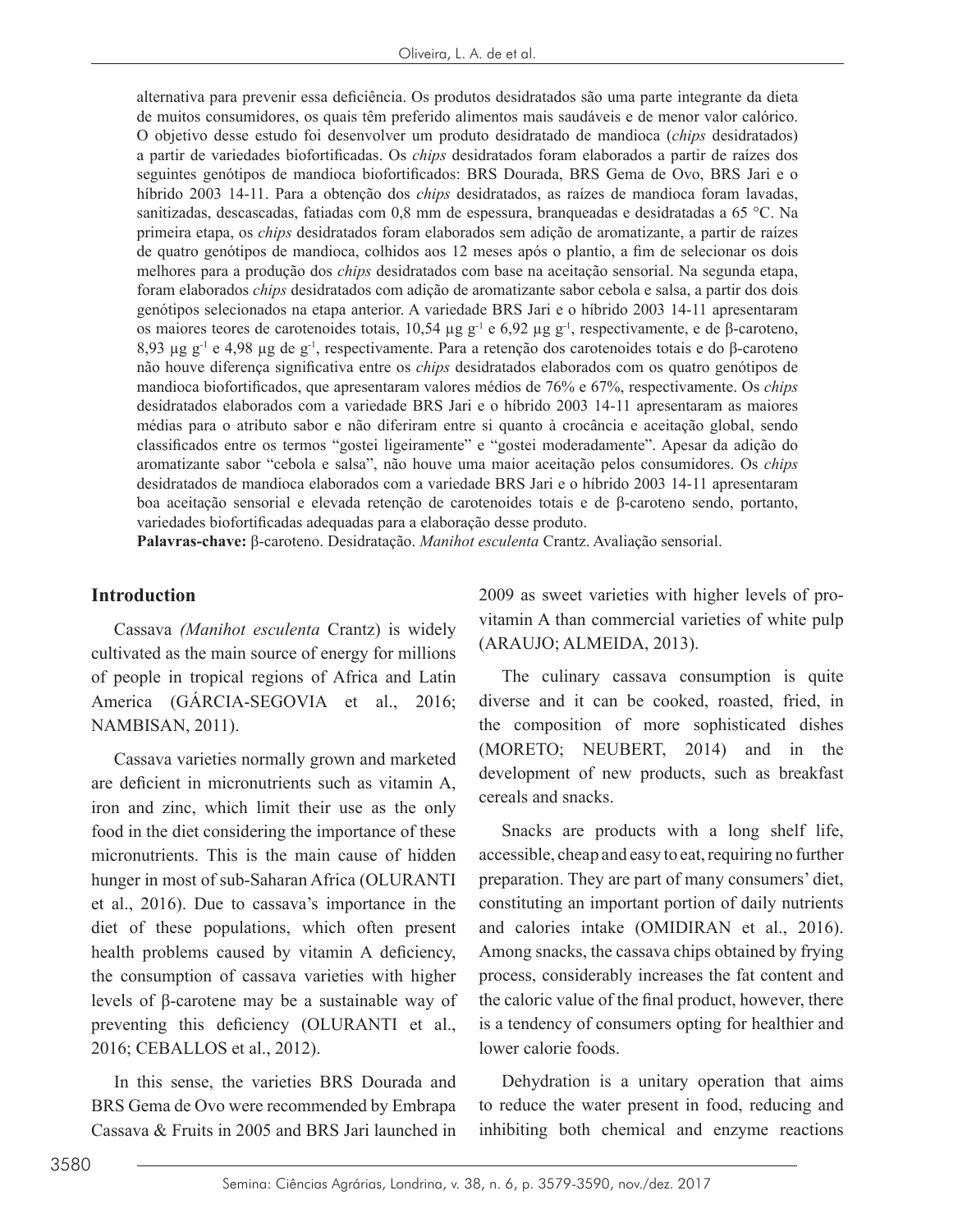and microbial growth, which are responsible for their deterioration (GONÇALVES et al., 2017). Although different dehydration processes are used by the food industry, convective drying is the most common process due to its operation simplicity and accessible technology (MEGÍAS-PÉREZ et al., 2014).

The production of chips by dehydration process using biofortified cassava varieties can be an excellent alternative for obtaining a product with high nutritional value and meeting consumers' demand for healthier foods. However, during the drying process food changes may occur and it is necessary to know the total carotenoid and β-carotene stability during processing.

Based on the above, this study aimed at developing dehydrated chips from biofortified cassava varieties.

# **Material and Methods**

### *Raw material*

Four cassava genotypes were selected for the preparation of dehydrated chips: BRS Dourada, BRS Gema de Ovo, BRS Jari and hybrid 2003 14- 11. The plants of these genotypes were cultivated at Embrapa Cassava & Fruits in Cruz das Almas, Bahia, Brazil. At least 10 healthy roots of each genotype were harvested, of which five were used for processing and five for the raw material characterization analyzes. The roots were processed and prepared for analysis on the same day of harvest.

# *Preparation of dehydrated cassava chips*

Processing was performed in two steps. First, dehydrated chips were prepared with no added flavoring, from roots of four cassava genotypes harvested at 12 months after planting, in order to selecting the two most suitable for dehydrated chips production based on sensory acceptance. In the second stage, dehydrated chips were produced with

the addition of onion and parsley flavoring, from the two genotypes selected in the previous step. The genotypes used in the second stage were harvested at 14 months of planting.

For dehydrated chips preparation*,* the roots were washed with water, sanitized with sodium hypochlorite (50 mg  $L^{-1}$  of active chlorine) for five minutes, peeled and sliced to 0.8 mm in a slicer. Cassava slices (500 g) were blanched for two minutes at 100 °C in a solution containing 5 L of water, 50 mL of vegetable oil and 85 g of sodium chloride. After blanching, the slices were removed from solution, immersed in ice water for thirty seconds to stop cooking and drained to remove water. Then the slices were placed on trays and air-dried in forced air circulation (air drier Pardal PE 60, Petrópolis, Brazil) at a temperature of 65 °C for about 3 h and 30 min. The product was packed in polyethylene terephthalate / aluminum / polyethylene (PET / AL / PE) with approximately 150 g of dehydrated chips*.* The same process was carried out for the preparation of the onion and parsley flavored product, but in the blanching solution, 70 g of sodium chloride and 75 g of the flavoring were added. The product was stored for 15 days prior to analysis.

# *Physicochemical analysis*

The quantification of total carotenoids and β-carotene in the raw material and the dehydrated chips was performed according to the method described by Rodriguez-Amaya and Kimura (2004). The total carotenoids were extracted with acetone, partitioned with petroleum ether and quantified by spectrophotometry (Spectrophotometer Biospectro 220, Curitiba, Brazil) at 450 nm using the β-carotene absorption coefficient in petroleum ether (2592). For the identification and quantification of β-carotene and its isomers 9-cis-β-carotene and 13-cis-β-carotene, 5 mL of the extract used in the spectrophotometer reading for total carotenoids was transferred to a glass tube covered with aluminum foil and dried under nitrogen flow. The standards,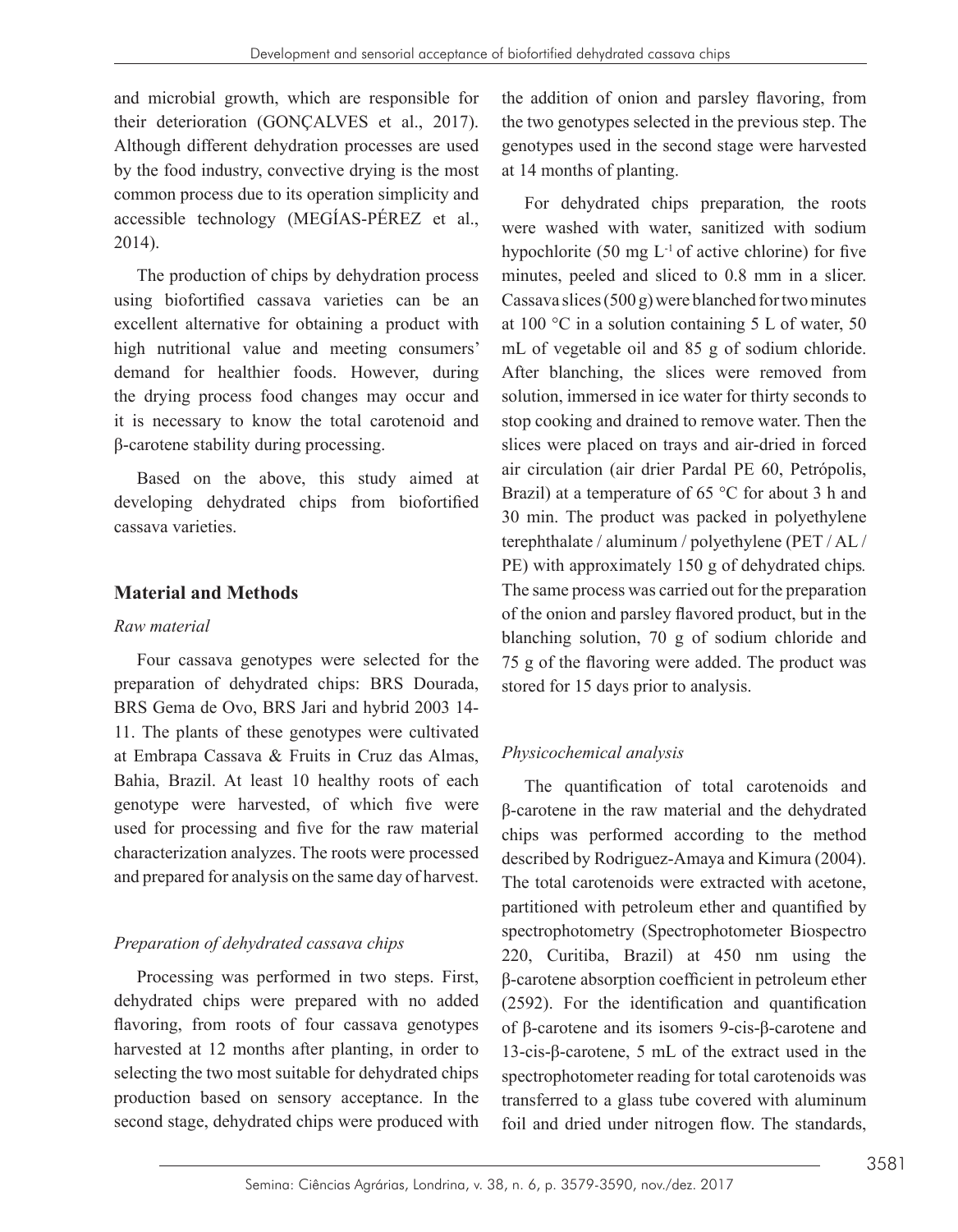β-carotene and its isomers were analyzed on high performance liquid chromatography (HPLC Waters Alliance 2695, Milford, USA) using the C30 column (Waters YCM carotenoid S-3, 4.6 x 250 mm, reverse) and UV / visible photodiode array detector between 350 and 600 nm using Empower software. The mobile phase solvent was the solution of 8 mL of methanol: 2 mL of HPLC grade methyl t-butyl ether. The mobile phase flow rate was 0.8 ml min<sup>-1</sup> and 25 μL of the ethereal extract from the sample was injected. The column temperature was 30 °C, with a total analysis time of 60 minutes. Immediately prior to injection, the dried extract was fully diluted in 100 μL of acetone and transferred to a 2 mL amber vial for analysis.

The apparent carotenoid retention in the dehydrated chips was calculated from the concentration of this compound, on the raw material dry basis, after the dehydration.

The moisture from the roots was obtained after drying in forced air circulation oven at 60 °C to constant weight and dehydrated chips moisture at infrared balance (Infrared moisture analyzer Gehaka IV 2500, São Paulo, Brazil) for 6 minutes. The yield in pulp and the final product were calculated based on the weight of the cassava roots with peel, the peeled roots and the weight of the product after dehydration.

### *Sensory analysis*

Dehydrated chips made with the roots of the four genotypes were evaluated for sensory acceptance by 59 judges. The test was performed in individual booths under white light. The evaluator received each sample (three slices of product) codified with a random three digit number, in a monadic and sequential manner in the complete block design, totaling four samples.

The sensory attributes of color, appearance, flavor, crispness and overall acceptance were evaluated using a hedonic scale of nine points, the extremes of which were "like extremely" and "dislike extremely". In addition to the sensorial acceptance test, the intensities of the attributes salty taste (1-little salty to 9- very salty) and fibrous appearance (1-little fiber to 9- much fiber) were evaluated. Product purchase intent was evaluated using the terms "I would buy", "I would not buy" and "I would buy with a different taste", and for the latter option the evaluator was asked to suggest a taste of preference. Sensory analysis of cassava onion and parsley flavored chips was performed by 75 judges, who evaluated the same attributes mentioned above.

The project was approved by the Committee of Ethics in Research of the Multidisciplinary Institute in Health, of the Federal University of Bahia, with the emission of a Presentation Certificate of Ethical Appreciation (CAAE nº. 23109213.9.0000.5556).

# *Statistical analysis*

The experiments were conducted in a completely randomized design, with four treatments/varieties and three replications, in the first stage, and with two treatments/varieties and three experimental replicates in the second stage. The results were submitted to variance analysis and genotypes means were compared by the Tukey test at 5% probability, using the SISVAR statistical program (FERREIRA, 2010). The purchase intention data was presented as a percentage.

# **Results and Discussion**

There was no significant difference  $(p>0.05)$ among the four cassava genotypes for pulp and chips yield, with an average value of 70.7% and 25.3%, respectively (Table 1). These results are in agreement with Vilpoux and Cereda (2004), who reported that the losses with the skin, cortex and tips vary in average 25 to 35% of the total root weight, surpassing the 40% for finer roots, while the yield of the fried chips on an industrial scale is 21%.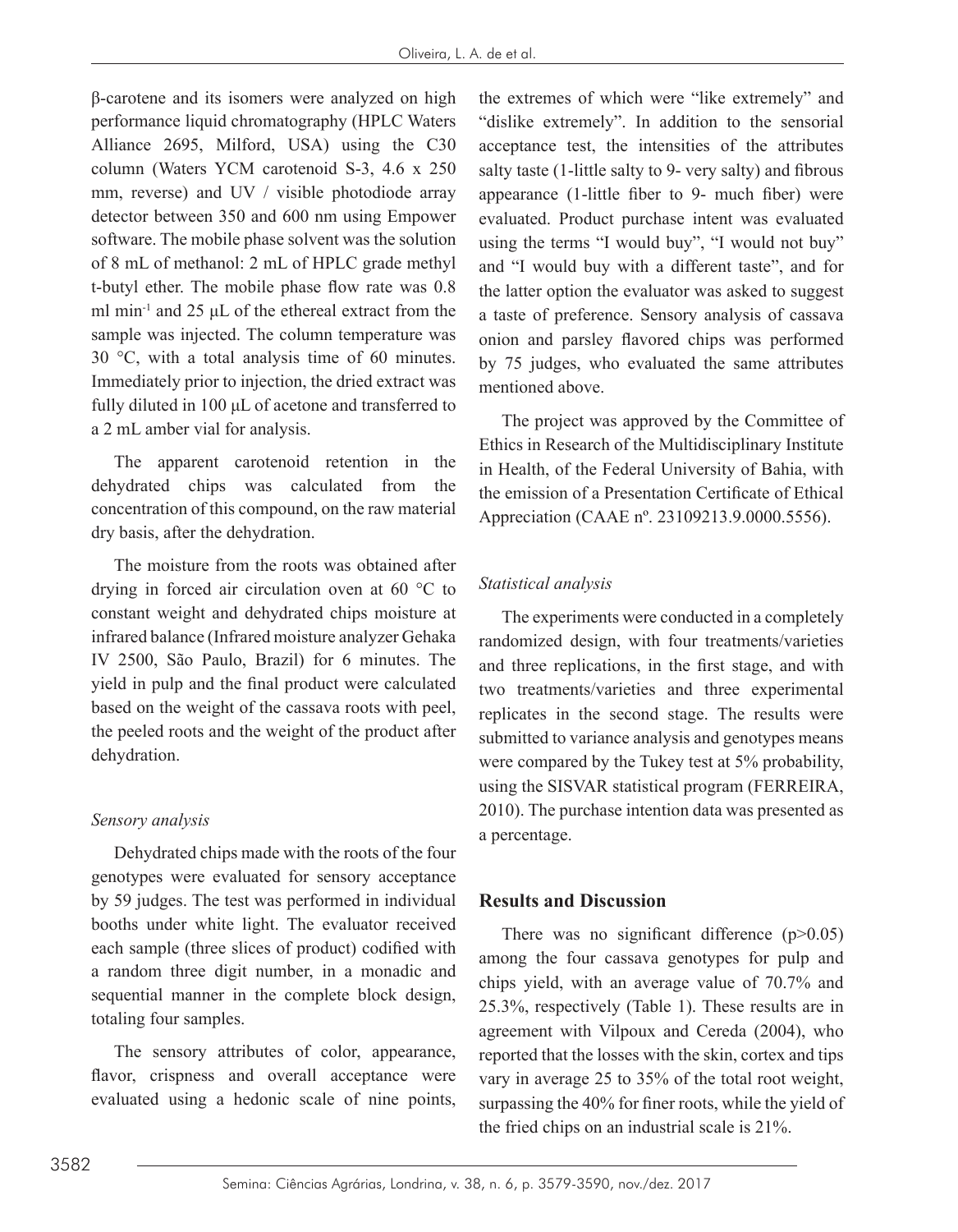|             |                    |                    |                    | Content (wet basis)                   |                   |                   |                   |  |
|-------------|--------------------|--------------------|--------------------|---------------------------------------|-------------------|-------------------|-------------------|--|
|             | Genotypes          | <b>YIELD</b>       | UM                 | <b>CT</b>                             | <b>BETA</b>       | CIS <sub>13</sub> | CIS9              |  |
| Cassava     | <b>BRS</b> Dourada | 72.8a              | 62.84c             | 4.69b                                 | 3.49b             | 0.42a             | 0.29 <sub>b</sub> |  |
|             | BRS Gema de Ovo    | 68.9a              | 56.42d             | 3.32 <sub>b</sub>                     | 1.73 <sub>b</sub> | 0.39a             | 0.82a             |  |
| root        | <b>BRS</b> Jari    | 71.8a              | 75.18a             | 10.54a                                | 8.93a             | 0.42a             | 0.37 <sub>b</sub> |  |
|             | Hybrid 2003 14-11  | 69.5a              | 71.75b             | 6.92ab                                | 4.98ab            | 0.41a             | 0.64a             |  |
| $\mathbf F$ |                    | 1.51 <sup>ns</sup> | 199.23**           | $6.57*$                               | $8.12**$          | $0.11^{ns}$       | 19.91**           |  |
| CVe(%)      |                    | 3.64               | 1.57               | 33.46                                 | 39.03             | 15.65             | 17.93             |  |
|             |                    |                    |                    |                                       |                   |                   |                   |  |
|             | <b>BRS</b> Dourada | 28.3a              | 5.45a              | 7.66b                                 | 4.97b             | 1.13 <sub>b</sub> | 0.60 <sub>b</sub> |  |
|             | BRS Gema de Ovo    | 31.7a              | 6.42a              | 4.95b                                 | 2.42 <sub>b</sub> | 0.68 <sub>b</sub> | 1.16b             |  |
| Chips       | <b>BRS</b> Jari    | 19.0a              | 5.75a              | 27.92a                                | 20.13a            | 3.25a             | 1.93a             |  |
|             | Hybrid 2003 14-11  | 22.3a              | 5.13a              | 23.93a                                | 15.23a            | 3.05a             | 2.21a             |  |
| $\mathbf F$ |                    | 4.00 <sub>ns</sub> | 0.78 <sup>ns</sup> | 70.40**                               | 38.50**           | $31.54**$         | $21.13**$         |  |
| CVe(%)      |                    | 19.02              | 17.22              | 13.83                                 | 20.72             | 18.83             | 15.91             |  |
|             |                    |                    |                    |                                       |                   |                   |                   |  |
|             |                    |                    |                    | Apparent carotenoid retention $(\% )$ |                   |                   |                   |  |
| Chips       | <b>BRS</b> Dourada |                    |                    | 67.7a                                 | 59.9a             | 101.0a            | 87.0a             |  |
|             | BRS Gema de Ovo    |                    |                    | 69.4a                                 | 65.3a             | 80.4a             | 65.4a             |  |
|             | <b>BRS</b> Jari    |                    |                    | 73.5a                                 | 62.3a             | 208.5ab           | 151.0a            |  |
|             | Hybrid 2003 14-11  |                    |                    | 92.1a                                 | 79.0a             | 247.2b            | 113.7a            |  |
| $\mathbf F$ |                    |                    |                    | $2.68^{ns}$                           | $2.04^{ns}$       | $7.78*$           | $2.75^{ns}$       |  |
| CVe(%)      |                    |                    |                    | 13.25                                 | 13.06             | 29.04             | 36.08             |  |

**Table 1**. Characteristics of fresh roots and dehydrated chips obtained from four cassava genotypes harvested at 12 months after planting.

Means followed by the same letter do not differ by Tukey test at 5% of significance; \*\*significant at 1% probability by F test; \*significant at 5% probability by the F test; <sup>ns</sup>not significant by F test; CVe: experimental variation coefficient; YIELD: yield in pulp or product; UM: moisture (%); CT: total carotenoid (μg g<sup>-1</sup>); BETA: β-carotene (μg g<sup>-1</sup>); CIS13: 13-cis-β-carotene (μg g<sup>-1</sup>); CIS9: 9-cis-β-carotene (μg  $g^{-1}$ ).

Regarding moisture, the pulp of BRS Jari variety showed the highest value, followed by the hybrid 2003 14-11 and the BRS Dourada variety (Table 1). The significant differences in moisture observed among genotypes were probably due to the genetic nature, since these genotypes were planted in the same place, and under the same conditions. These results were lower than those obtained by Ceni et al. (2009) for BRS Dourada and BRS Gema de Ovo, 70% and 66% respectively.

There was no significant difference  $(p>0.05)$ among dehydrated chips regarding moisture content, which is desirable and demonstrates the standardization on dehydration step to obtain a crispy product, with an average value of 5.7% (Table 1).

The total carotenoid content in the raw material ranged from 3.32 μg  $g^{-1}$  (BRS Gema de ovo) to  $10.54$  μg g<sup>-1</sup> (BRS Jari) (Table 1). The results are similar to those observed by Carvalho et al. (2012) for hybrid 2003 14-11 and the BRS Dourada variety (named Dendê) for total carotenoids,  $7.03 \mu$ g g<sup>-1</sup> and  $3.19$  μg g<sup>-1</sup> respectively.

In relation to β-carotene concentration, the genotype BRS Jari presented the highest level (Table 1), a fact that is associated to the yellower pulp of this genotype. Carvalho et al. (2012) evaluated hybrid 2003 14-11 and BRS Dourada variety, and observed β-carotene concentrations similar to those obtained in this work (5.37 and 2.38  $\mu$ g g<sup>-1</sup>, respectively).

The highest β-carotene/carotenoid ratio was observed for genotype BRS Jari (84%), followed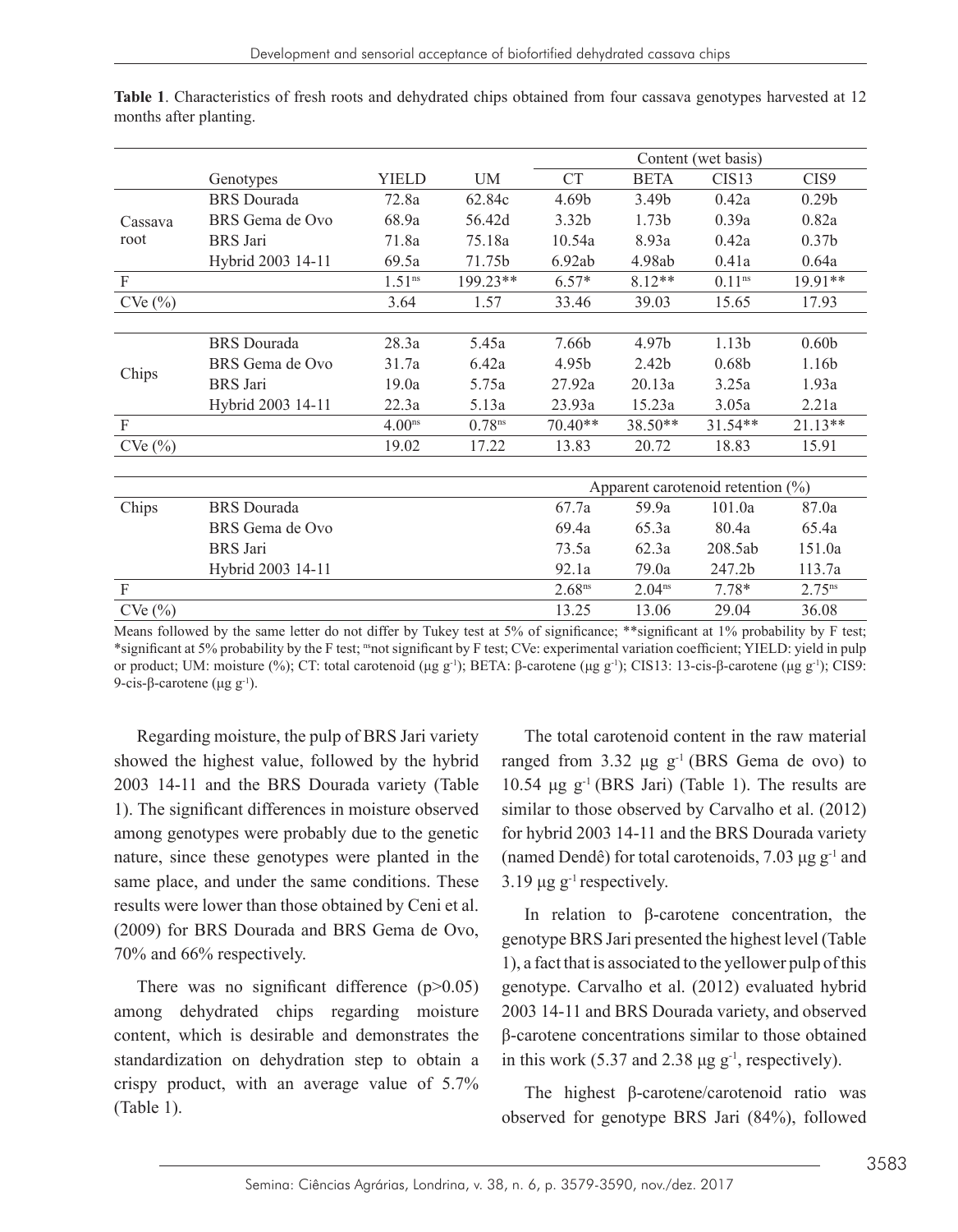by BRS Dourada (74%), hybrid 2003 14-11 (72%) and BRS Gema de Ovo (52.0%). These results are similar to those reported by Carvalho et al. (2012) for the hybrid 2003 14-11 (75%) and BRS Dourada  $(76\%)$ .

Regarding the isomers, there was no significant difference (p>0.05) among genotypes for the concentration of 13-cis-β-carotene in the roots, with the average value of 0.41 μg  $g^{-1}$ . As for 9-cis-βcarotene, the varieties BRS Dourada and BRS Jari presented the lowest values (Table 1). Oliveira et al. (2010) evaluated 12 varieties of yellow bitter cassava pulp, which showed β-carotene levels similar to this study (1.37 to 7.66  $\mu$ g g<sup>-1</sup>), but higher for 13-cis-β-carotene (0.22 to 1.24 μg of  $g^{-1}$ ) and 9-cis-β-carotene (from 0.28 to 1.61 μg of  $g^{-1}$ ).

The dehydrated chips presented total carotenoid content between 4.95 and 27.92  $\mu$ g g<sup>-1</sup>, varying according to cassava genotypes (Table 1). The dehydrated chips obtained from BRS Jari variety and hybrid 2003 14-11 had highest carotenoids and β-carotene concentrations. Despite the carotenoid degradation during processing, the concentration of these compounds in dehydrated chips is superior when compared with the fresh roots due to water removal in the drying process.

Vitamin A is an essential nutrient needed in small amounts by humans for the normal functioning of the visual system, growth and development, maintenance of epithelial cellular integrity, immune function and reproduction. These dietary needs for vitamin A are normally provided for as preformed retinol and provitamin A carotenoids (FAO/WHO, 2004). Vitamin A equivalency of β-carotene (VEB) is defined as the amount of ingested β-carotene in μg that is absorbed and converted into 1 μg retinol (vitamin A) in the human body (VAN LOO-BOUWMAN et al., 2014) and the VEB for a mixed vegetable diet was estimated to be 6 μg β-carotene to 1 μg retinol. This VEB of 6:1 for a mixed diet is referred to as the retinol equivalents and is used in many food composition tables. Estimates for the vitamin A recommended safe intakes for male and female adults are 600 μg and 500 μg retinol daily, respectively (FAO/WHO, 2004).

A study with biofortified cassava porridge in Colombia reported a VEB of 2.80 μg β-carotene to 1 μg retinol (LIU et al., 2010). Another study with biofortified cassava porridge in the USA determined a VEB of 4.2:1 when provided with added oil and a VEB of 4.5:1 when provided without added oil (LA FRANO et al., 2013). Considering a VEB of 4.5 μg β-carotene to 1 μg retinol and an intake of 600 μg retinol daily, the consumption of 180 g of dehydrated chips obtained from BRS Jari variety and hybrid 2003 14-11 is sufficient to supply the vitamin A requirement.

The carotenoid retention depends on the genotype and the processing performed. Processing breaks the plant matrix, including cellular compartments and protein binding that serve to protect and stabilize carotenoids (OLURANTI et al., 2016). In fresh root*,* carotenoids occur predominantly in the *all trans* configuration, however, the process may lead to the formation of *cis* isomers that have different biological properties, such as decreased provitamin A, the bioavailability and antioxidant capacity (SCHIEBER; CARLE, 2005). In the dehydrated chips produced with genotypes BRS Jari and hybrid 2003 14-11, highest 13-cis-β-carotene and 9-cis-βcarotene concentrations are observed. Regarding the apparent retention of these isomers, there is high retention of over 100% for dehydrated chips produced with these genotypes due to modification of *all trans* structure for *cis* occurring after processing (Table 1). The differences in apparent carotenoid retention observed among genotypes can be attributed to the carotenoids contents initially found and the own genotype.

For apparent carotenoids and β-carotene retention there was no significant difference  $(p>0.05)$  among the dehydrated chips prepared*,* which showed average values of 76% and 67%, respectively (Table 1). These results are higher than those obtained by Oliveira et al. (2010), which evaluated the total carotenoids degradation on 5 cassava genotypes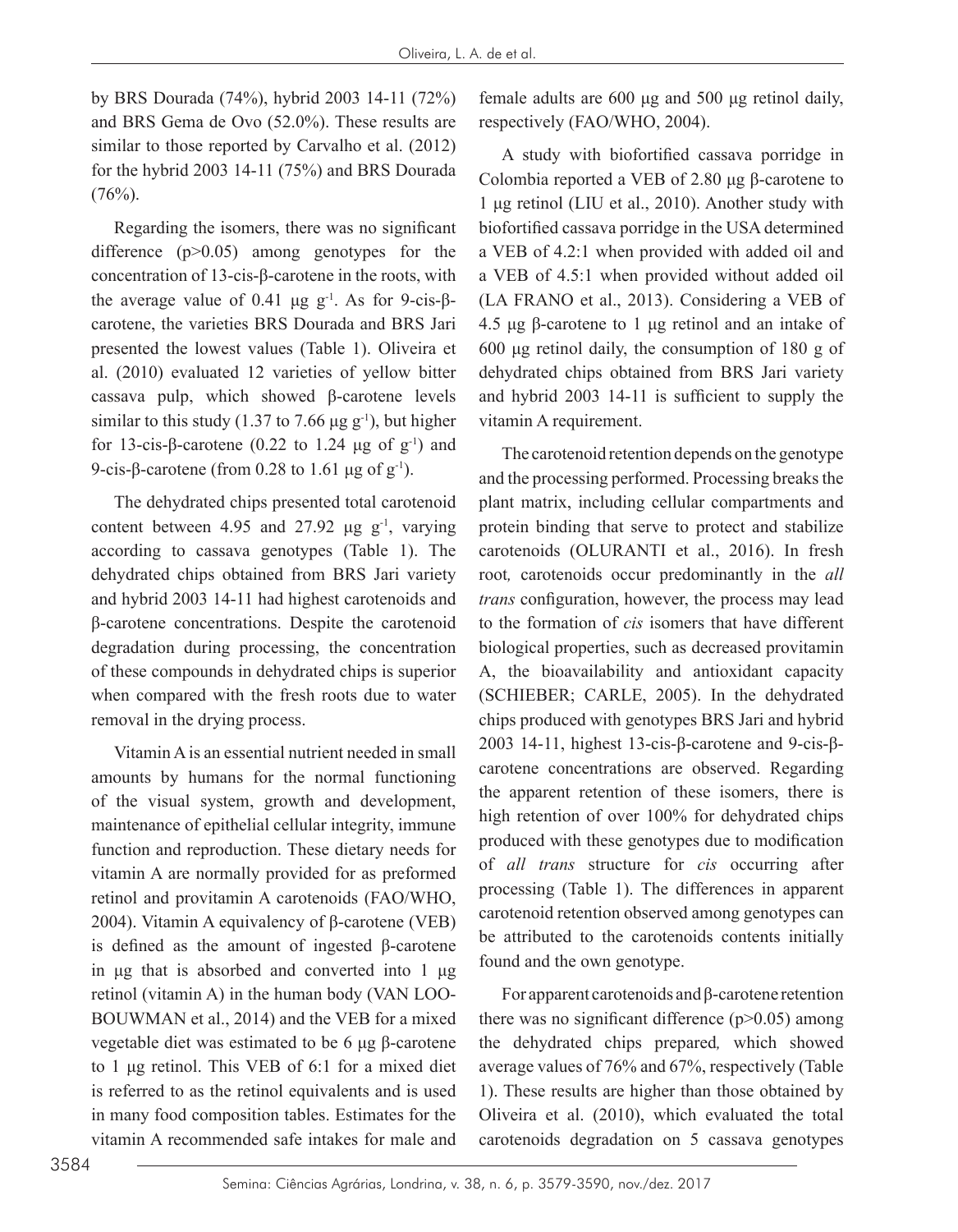processed in the form of flour and observed apparent retention between 29 and 67%. Oluranti et al. (2016) observed the apparent retention of four fermented cassava products (gari, pupuru, fufu and lafun type flours) produced in different ways from three genotypes and obtained lower retention values compared to this study. Chávez et al. (2006) evaluated the true retention of total carotenoids in three genotypes submitted to different processes (cooked cassava, gari type flour, shade-dried, sundried and oven-dried slices) and observed greater retention in the oven-dried slices processed at 60 °C for 24 hours (71.9%), followed by the shade-dried slices for 6 to 7 days (59.7%) and cooked cassava (55.7%). Carvalho et al. (2012) studied true retention of total carotenoids and β-carotene on seven cooked cassava genotypes and obtained values similar to the present study, from 66.7% to 85.0% and 32.9% to 82.3%, respectively. The high apparent carotenoids retention on dehydrated chips obtained in this study indicate the possibility of using cassava biofortified for the development of this product, as a means to minimize vitamin A deficiency.

Dehydrated chips made with BRS Jari, BRS Dourada and hybrid 2003 14-11 did not differ (p>0.05) in color acceptance and were ranked between the hedonic terms "like slightly" and "like moderately" (Table 2). Color is an important attribute of quality and directly related to product acceptability (DOYMAZ et al., 2006). Thus, if color is attractive, food will likely to be ingested or at least tasted by consumers (SILVA et al., 2000).

**Table 2.** Acceptance and intensity attributes of dehydrated chips made with four cassava genotypes.

|                    |                  | Sensory acceptance   |                  |                  |                  |                  | Intensity attributes |  |
|--------------------|------------------|----------------------|------------------|------------------|------------------|------------------|----------------------|--|
| Genotypes          | Color            | Appearance           | Flavor           | <b>Crispness</b> | Overall          | Salty            | Fibrous              |  |
|                    |                  |                      |                  |                  | acceptance       | taste            | appearance           |  |
| <b>BRS</b> Dourada | 6.7ab            | 6.5a                 | 4.8b             | 5.6b             | 5.4 <sub>b</sub> | 2.7 <sub>b</sub> | 5.1a                 |  |
| BRS Gema de ovo    | 6.4 <sub>b</sub> | 6.3a                 | 5.1 <sub>b</sub> | 5.9ab            | 5.6ab            | 2.4 <sub>b</sub> | 4.4a                 |  |
| <b>BRS</b> Jari    | 6.9ab            | 6.6a                 | 5.9a             | 6.5ab            | 6.3a             | 3.8a             | 4.9a                 |  |
| Hybrid 2003 1411   | 7.2a             | 6.6a                 | 6.1a             | 6.7a             | 6.4a             | 3.7a             | 5.3a                 |  |
| F                  | $2.94*$          | $0.37$ <sup>ns</sup> | $795**$          | $3.65*$          | $5.47**$         | $6.99**$         | 1.69 <sup>ns</sup>   |  |
| CVe(%)             | 22.29            | 24.24                | 31.92            | 32.78            | 28.49            | 63.95            | 45.07                |  |

Values are the mean acceptance:  $1 =$  dislike extremely;  $2 =$  dislike very much;  $3 =$  dislike moderately;  $4 =$  dislike slightly;  $5 =$ neither like nor dislike;  $6 =$  like slightly;  $7 =$  like moderately;  $8 =$  like very much;  $9 =$  like extremely. Values are the mean attributes: salty taste 1-little salty to 9- very salty and fibrous appearance 1-little fiber to 9- much fiber. Means followed by the same letter do not differ by Tukey test at 5% of significance; \*\*significant at 1% probability by F test; \*significant at 5% probability by the F test; nsnot significant by F test; CVe: experimental variation coefficient.

For the appearance attribute, there was no significant difference (p>0.05) among dehydrated chips and the average value was 6.5 (Table 2). Dehydrated chips made with the BRS Jari variety and hybrid 2003 14-11 had highest average for flavor attribute and did not differ  $(p>0.05)$  on the crispness and overall acceptance and classified between "like slightly" and "like moderately". The acceptance values obtained in this work for the BRS Jari genotypes and hybrid 2003 14-11 are similar to those reported by Grizotto and Menezes (2002) for cassava chips elaborated with IAC Mantiqueira and IAC 576.70 varieties, receiving grades between 4.9 and 6.3 for the global acceptance and appearance attributes.

In terms of attribute intensity, the four products were considered "low salted" by consumers. The biggest salty flavor intensities were found in dehydrated chips made with BRS Jari and hybrid 2003 14-11 showing that consumers prefer products with higher salt taste, as these were the most accepted by consumers. There was no significant difference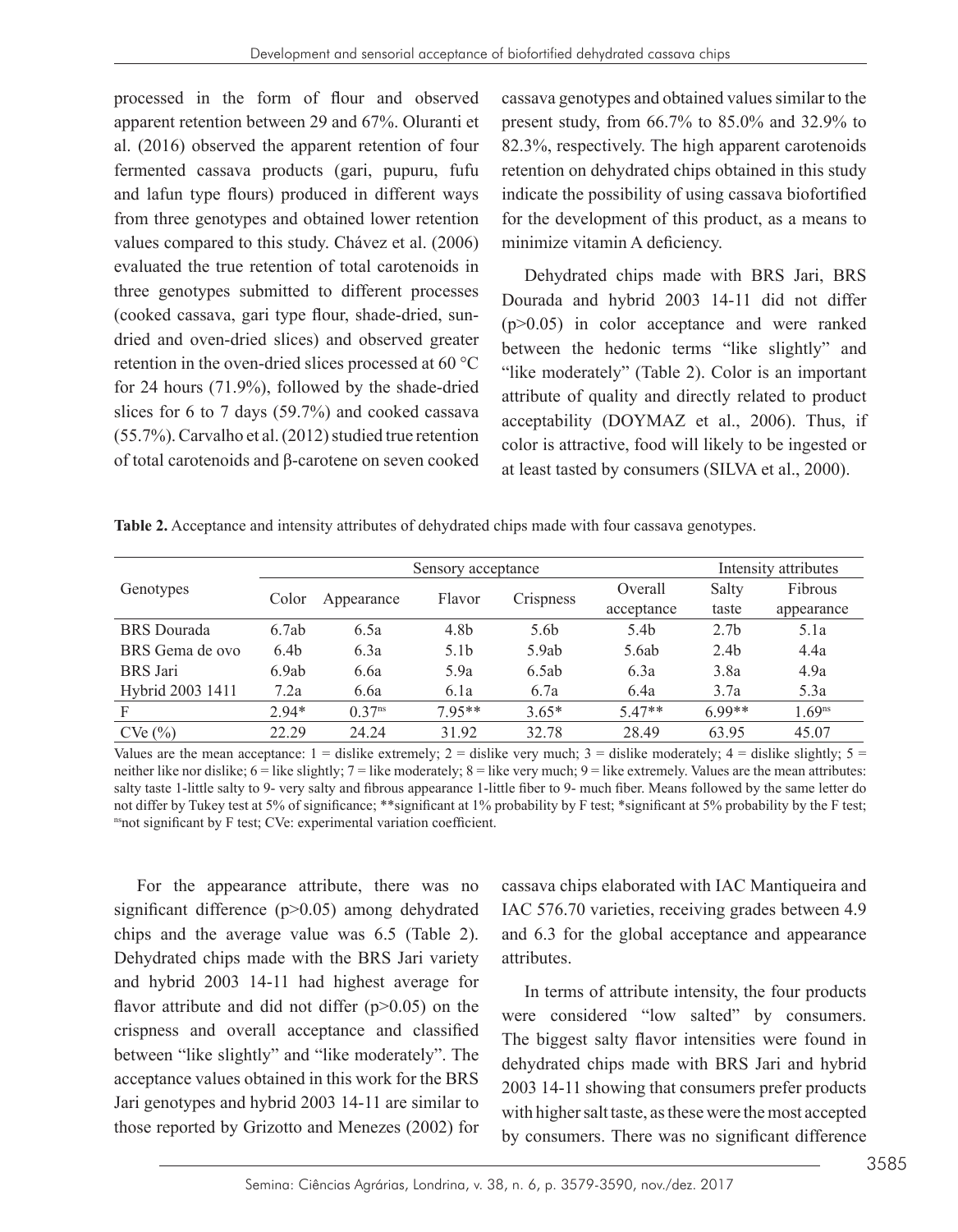$(p>0.05)$  among the elaborated products regarding fibrous appearance, and these were considered with intermediate fiber intensity (Table 2).

In assessing purchase intention, dehydrated chips made of the BRS Jari and hybrid 2003 14- 11 genotypes were the most well accepted, with 45.8% of purchase intent for BRS Jari and 50.8% for the 2003 hybrid 14- 11 (Figure 1). Adding to the category "would buy" and "would buy with different flavor", 57.7% and 71.1% of the evaluators would buy dehydrated cassava chips made of the BRS Jari and hybrid 2003 14-11, respectively. From the total number of evaluators who pointed out that "would only buy with a different flavor", only ten made suggestions of preferred flavors. Two judges suggested as preferred the "onion and parsley" flavor, three judges indicated the "parsley" flavor and three the "onion" flavor to purchase the product. Based on this result, "onion and parsley" flavor was selected in order to achieve greater acceptance of the product.

**Figure 1.** Purchase intent of dehydrated cassava salty chips made with four genotypes.



From the results of sensory acceptance and β-carotene content, the BRS Jari genotypes and hybrid 2003 14-11 were selected for the preparation of "onion and parsley" flavored dehydrated chips.

For the preparation of "onion and parsley" flavored chips, the roots were harvested at 14 months after planting. It was found that BRS Jari statistically presented ( $p \leq 0.05$ ) higher moisture (73.69%), plus the highest carotenoids (7.85  $\mu$ g g<sup>-1</sup>) and β-carotene (5,91 μg g<sup>-1</sup>) concentrations as compared to hybrid 2003 14-11 (Table 3). There was no significant difference (p>0.05) between the two genotypes for the concentrations of 13-cis-βcarotene and 9-cis-β-carotene and the average value was 0.42  $\mu$ g g<sup>-1</sup> and 0.82  $\mu$ g g<sup>-1</sup>, respectively.

When comparing the total carotenoid and β-carotene contents of these genotypes harvested at 12 months (Table 1) and at 14 months (Table 3), it was verified that there was the tendency to decrease the concentration of these compounds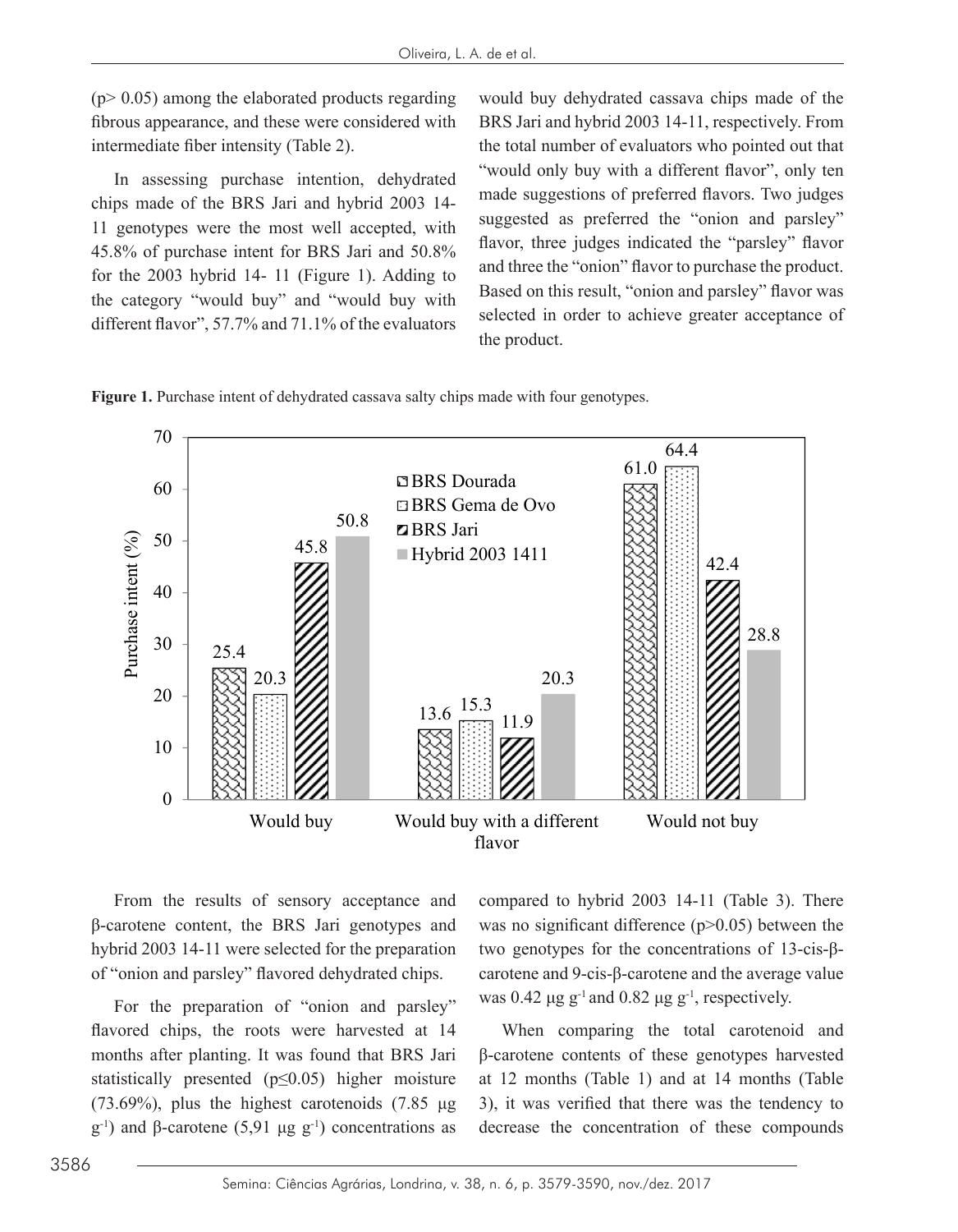in the roots harvested at 14 months. This result indicates that for these genotypes, it is ideal using roots harvested at 12 months in order to obtain a final product with higher content of provitamin A. Cassava chemical composition is influenced by several factors such as: variety, age at harvest, cultivation practices, environmental conditions during the growing season (FRANCK et al., 2011;

ORTIZ et al., 2011). Ortiz et al. (2011) studying 54 cassava genotypes at 8, 10 and 12 months of harvest observed an increase in the concentration of total carotenoids and β-carotene from 8 to 10 months of age, followed by a reduction from 10 to 12 months; regarding β-carotene percentage, a reduction with the increase of age was observed. These results corroborate those observed in this study.

**Table 3.** Characteristics of fresh roots and "onion and parsley" flavored chips made from genotypes BRS Jari and hybrid 2003 14-11, harvested at 14 months of age.

|              |                   |          | Content (wet basis)                   |                    |                    |                      |  |  |
|--------------|-------------------|----------|---------------------------------------|--------------------|--------------------|----------------------|--|--|
|              | Genotypes         | UM       | CT                                    | <b>BETA</b>        | CIS13              | CIS9                 |  |  |
| Cassava root | <b>BRS</b> Jari   | 73.69a   | 7.85a                                 | 5.91a              | 0.43a              | 0.68a                |  |  |
|              | Hybrid 2003 14-11 | 65.99b   | 5.11b                                 | 2.83b              | 0.41a              | 0.95a                |  |  |
| F            |                   | 186.33** | 44.69**                               | 84.15**            | 0.08 <sup>ns</sup> | $0.90$ <sup>ns</sup> |  |  |
| CVe(%)       |                   | 0.99     | 7.74                                  | 9.41               | 25.35              | 42.71                |  |  |
|              |                   |          |                                       |                    |                    |                      |  |  |
|              | BRS Jari          | 5.66a    | 25.71a                                | 17.66a             | 1.20a              | 3.79a                |  |  |
| Chips        | Hybrid 2003 14-11 | 6.42b    | 13.63b                                | 7.63 <sub>b</sub>  | 0.58 <sub>b</sub>  | 2.77a                |  |  |
| F            |                   | $12.26*$ | $10.90*$                              | $13.60*$           | $10.23*$           | 2.60 <sup>ns</sup>   |  |  |
| CVe(%)       |                   | 4.44     | 22.78                                 | 26.34              | 26.57              | 23.47                |  |  |
|              |                   |          |                                       |                    |                    |                      |  |  |
|              |                   |          | Apparent carotenoid retention $(\% )$ |                    |                    |                      |  |  |
| Chips        | BRS Jari          |          | 93.1a                                 | 83.4a              | 83.7a              | 204.3a               |  |  |
|              | Hybrid 2003 14-11 |          | 97.1a                                 | 98.2a              | 54.7a              | 112.9a               |  |  |
| F            |                   |          | $0.05^{ns}$                           | 1.27 <sup>ns</sup> | 1.37 <sup>ns</sup> | 1.49 <sup>ns</sup>   |  |  |
| CVe(%)       |                   |          | 23.90                                 | 17.73              | 43.89              | 57.82                |  |  |

Means followed by the same letter do not differ by Tukey test at 5% of significance; \*\*significant at 1% probability by F test; \*significant at 5% probability by the F test; <sup>ns</sup>not significant by F test; CV: experimental variation coefficient; UM: moisture (%); CT: total carotenoid (μg g<sup>-1</sup>); BETA: β-carotene (μg g<sup>-1</sup>); CIS13: 13-cis-β-carotene (μg g<sup>-1</sup>); CIS9: 9-cis-β-carotene (μg g<sup>-1</sup>).

Dehydrated chips made with BRS Jari (Table 3) showed higher total carotenoid content (25.71 μg g<sup>-1</sup>) and β-carotene (17.66 μg g<sup>-1</sup>). In relation to the apparent retention, there was no significant difference  $(p>0.05)$  among the genotypes, with mean values of 95.1% and 90.8%, for total carotenoids and β-carotene, respectively. The retention of 9-cis isomers were above 100%, indicating that the processing has promoted the modification of the *all trans* structure for isomer 9-cis-β-carotene.

Despite the addition of "onion and parsley" flavoring, there has been no greater acceptance by consumers, and dehydrated chips made by the two genotypes were classified between the hedonic terms "like slightly" and "like moderately" to the sensory attributes appearance, flavor, crispness and global acceptance (Table 4). Only on the color attribute, the chips prepared with the BRS Jari obtained higher grades and was ranked between the terms "like moderately" and "like very much".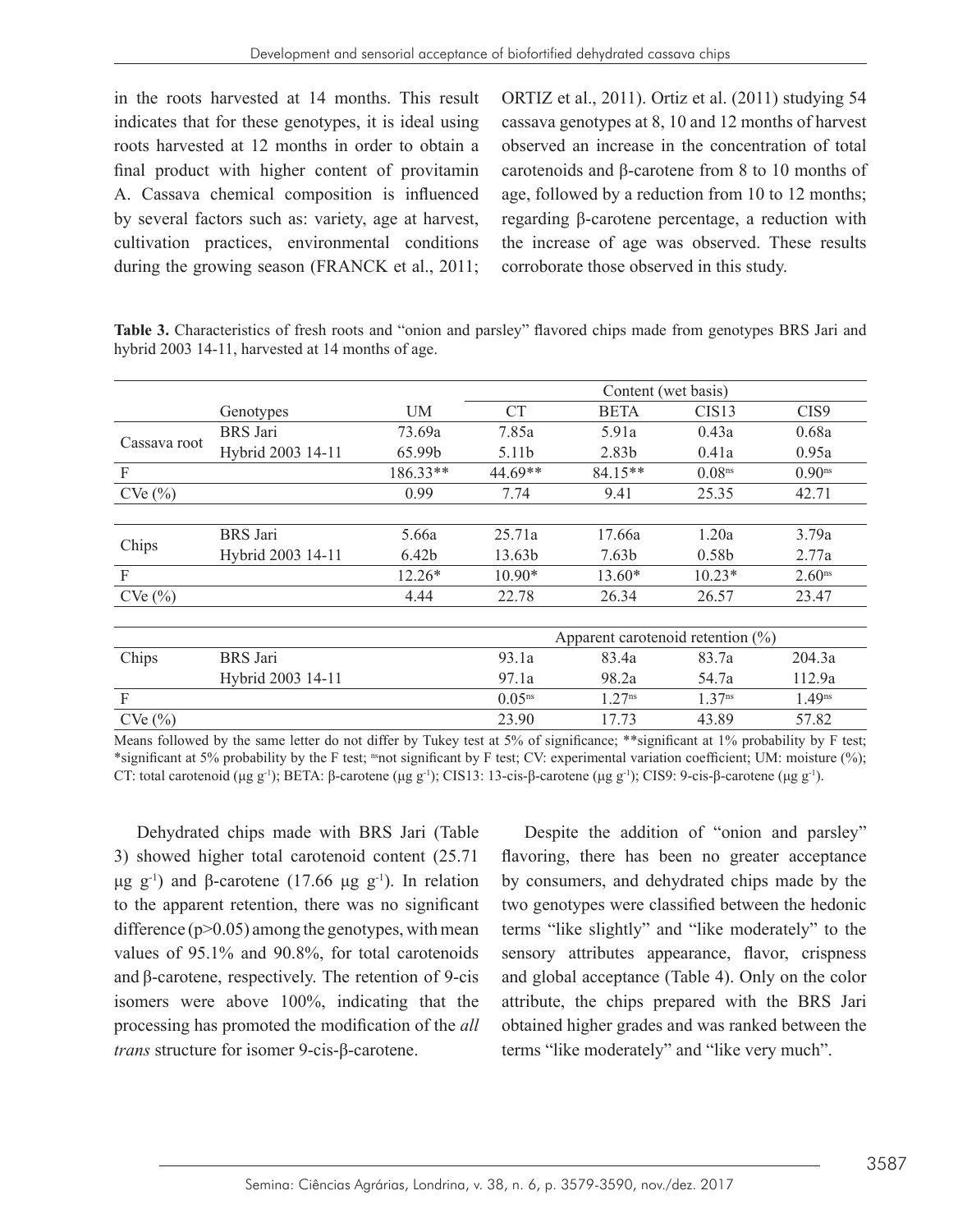|                  |                  | Sensory acceptance |                   |                    |                       |                                | Intensity attributes |  |
|------------------|------------------|--------------------|-------------------|--------------------|-----------------------|--------------------------------|----------------------|--|
| Genotypes        | Color            | Appearance         | Flavor            | Crispness          | Overall<br>acceptance | Onion and<br>parsley<br>flavor | Fibrous<br>appearanc |  |
| <b>BRS</b> Jari  | 7.4a             | 7.0a               | 6.6a              | 6.9a               | 6.7a                  | 5.3a                           | 5.8a                 |  |
| Hybrid 2003 1411 | 7.0 <sub>b</sub> | 6.8a               | 6.2a              | 6.7a               | 6.4a                  | 4.7a                           | 5.6a                 |  |
| F                | $6.03*$          | 1.42 <sup>ns</sup> | .94 <sup>ns</sup> | 0.48 <sup>ns</sup> | $179$ <sup>ns</sup>   | 3.84 <sup>ns</sup>             | $0.65^{ns}$          |  |
| CVe(%)           | 14.72            | 15.80              | 24.76             | 24.48              | 21.52                 | 40.02                          | 33.94                |  |

**Table 4.** Acceptance and intensity of sensory attributes of onion and parsley flavored chips.

Values are the mean acceptance:  $1 =$  dislike extremely;  $2 =$  dislike very much;  $3 =$  dislike moderately;  $4 =$  dislike slightly;  $5 =$ neither like nor dislike;  $6 =$  like slightly;  $7 =$  like moderately;  $8 =$  like very much;  $9 =$  like extremely. Values are the mean attributes: onion and parsley flavor 1-little flavor to 9- very flavor; and fibrous appearance 1-little fiber to 9- much fiber. Means followed by the same letter do not differ by Tukey test at 5% of significance; \*significant at 5% probability by the F test; nsnot significant by F test; CVe: experimental variation coefficient.

Regarding the intensity of the sensorial attributes, there was no significant difference (p>0.05) among the elaborated products, and the consumers considered the intensity of the attributes "onion and parsley flavor" and "fibrous appearance" to be intermediate.

The mean values of sensory acceptance, between 6 and 7 ("like slightly" and "like moderately"), received by the two products, suggest that they can be accepted in the consumer market from a sensorial point of view (HAUTRIVE et al., 2008). This is showed by the results obtained by purchase intent test, in which  $66.6\%$  (n = 50) of the evaluators would buy the "onions and parsley" flavored chips made with the variety BRS Jari and  $60.0\%$  (n = 45) would buy the product elaborated with the hybrid 2003 14-11.

#### **Conclusion**

Dehydrated cassava chips made with the BRS Jari variety and the hybrid 2003 14-11 showed good sensorial acceptance and higher total carotenoid and β-carotene contents, thus being biofortified varieties suitable for the elaboration of this product.

#### **Acknowledgments**

The authors thank HarvestPlus program for financial support, FAPESB the scientific initiation scholarship and Vita Foods Distribuição e Representações Ltda and Dubom Indústria e Comércio de Alimentos Ltd. for donating "onion and parsley" seasoning flavor.

#### **References**

ARAUJO, J. C.; ALMEIDA, C. O. *Inventário de variedades de mandioca lançadas pela Embrapa Mandioca e Fruticultura no período de 1996 a 2009*. Cruz das Almas: Embrapa Mandioca e Fruticultura, 2013.10 p. (Circular técnica, 107).

CARVALHO, L. M. J.; OLIVEIRA, A. R. G.; GODOY, R. L. O.; PACHECO, S.; NUTTI, M. R.; CARVALHO, J. L. V.; PEREIRA, E. J.; FUKUDA, W. M. G. Retention of total carotenoid and β-carotene in yellow sweet cassava (*Manihot esculenta* Crantz) after domestic cooking. *Food & Nutrition Research*, Bålsta, v. 56, n. 15788, p. 1-8, 2012.

CEBALLOS, H.; LUNA, J.; ESCOBAR, A. F.; ORTIZ, D.; PÉREZ, J. C.; SÁNCHEZ, T.; PACHÓN, H.; DUFOUR, D. Spatial distribution of dry matter in yellow fleshed cassava roots and its influence on carotenoid retention upon boiling. *Food Research International*, Amsterdam, v. 45, n. 1, p. 52-59, 2012.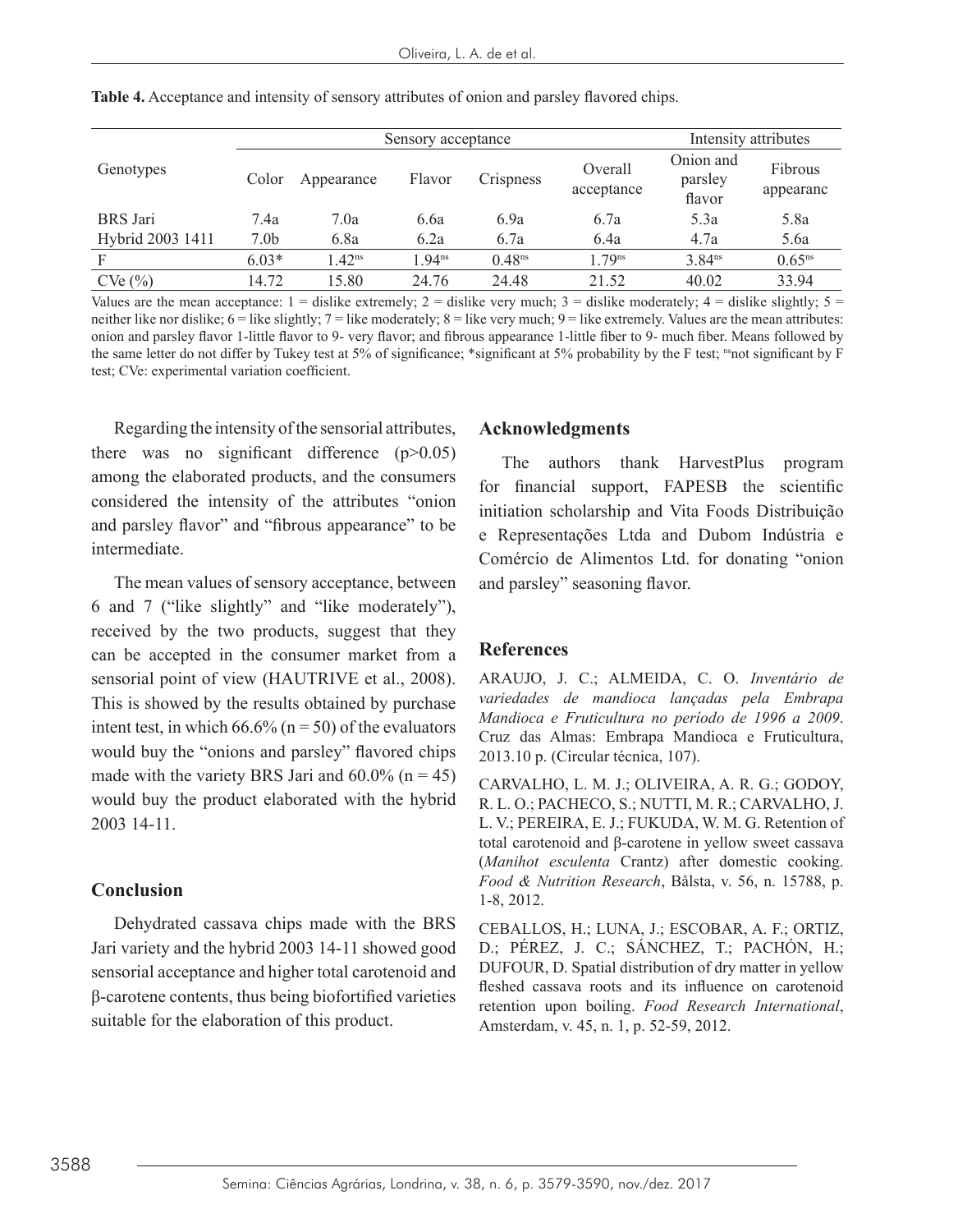CENI, G. C.; COLET, R.; PERUZZOLO, M.; WITSCHINSKI, F.; TOMICKI, L.; BARRIQUELLO, A. L.; VALDUGA, E. Avaliação de componentes nutricionais de cultivares de mandioca (*Manihot esculenta* Crantz). *Alimentos e Nutrição*, Araraquara, v. 20, n. 1, p. 107-111, 2009.

CHÁVEZ, A. L.; SÁNCHEZ, T.; CEBALLOS, H.; RODRIGUEZ-AMAYA, D. B.; NESTEL, P.; TOHME, J.; ISHITANI, M. Retention of carotenoids in cassava roots submitted to different processing methods. *Journal of the Science of Food and Agriculture*, London, v. 87, n. 3, p. 388-393, 2006.

DOYMAZ, I.; TUGRUL, N.; PALA, M. Drying characteristics of dill and parsley leaves. *Journal of Food Engineering*, Amsterdam, v. 77, n. 3, p. 559-565, 2006.

FERREIRA, D. F. *SISVAR 5. 3*: sistema de análise de variância para dados balanceados. Lavras: UFLA. 2010.

FOOD AND AGRICULTURE ORGANIZATION/ WORLD HEALTH ORGANIZATION. – WHO/FAO. *Vitamin and mineral requirements in human nutrition.* Joint Expert Consultation, 2nd ed. Geneva: WHO, 2004.

FRANCK, H.; CHRISTIAN, M.; NOËL, A.; BRIGITTE, P.; JOSEPH, H. D.; CORNET, D.; MATHURIN, N. C. Effects of cultivar and harvesting conditions (age, season) on the texture and taste of boiled cassava roots. *Food Chemistry*, Barking, v. 126, n. 1, p. 127-133, 2011.

GARCÍA-SEGOVIA, P.; URBANO-RAMOS, A. M.; FISZMAN, S.; MARTÍNEZ-MONZ, J. Effects of processing conditions on the quality of vacuum fried cassava chips (*Manihot esculenta* Crantz). *LWT – Food Science and Technology*, London, v. 69, n. 1, p. 515-521, 2016.

GONÇALVES, L. T.; PEREIRA, N. R.; ALMEIDA, S. B.; FREITAS, S. J.; WALDMAN, W. R. Microwave-hot air drying applied to selected cassava cultivars: drying kinetics and sensory acceptance. *International Journal of Food Science and Technology*, Oxford, v. 52, n. 2, p. 389-397, 2017.

GRIZOTTO, R. K.; MENEZES, H. C. Effect of cooking on the crispness of cassava chips. *Journal of Food Science*, Hoboken, v. 67, n. 3, p. 1219-1223, 2002.

HAUTRIVE, T. P.; OLIVEIRA, V. R.; SILVA, A. R. D.; TERRA, N. N.; CAMPAGNOL, P. C. B. Análise físico-química e sensorial de hambúrguer elaborado com carne de avestruz. *Ciência e Tecnologia de Alimentos*, Campinas, v. 28, p. 95-101, 2008. Suplemento.

LA FRANO, M. R.; WOODHOUSE, L. R.; BURNETT, D. J.; BURRI, B. Biofortified cassava increases β-carotene and vitamin A concentrations in the TAG- rich plasma layer of American women. *British Journal of Nutrition*, Cambridge, v. 110, n. 2, p. 310-320, 2013.

LIU, W.; ZHOU, Y.; SANCHEZ, T.; CEBALLOS, H.; WHITE, W. S. The vitamin A equivalence of β-carotene in β-carotene-biofortified cassava ingested by women. *The FASEB Journal*, Bathesda, n. 24, n. 1, 2010. Supplement 92.7.

MEGÍAS-PÉREZ, R.; GAMBOA-SANTOS, J.; SORIA, A. C.; VILLAMIEL, M.; MONTILLA, A. Survey of quality indicators in commercial dehydrated fruits. *Food Chemistry*, Barking, v. 150, n. 1, p. 41-48, 2014.

MORETO, A. L.; NEUBERT, E. O. Avaliação de produtividade e cozimento de cultivares de mandioca de mesa (aipim) em diferentes épocas de colheita. *Revista Agropecuária Catarinense*, Florianópolis, v. 27, n. 1, p. 59-65, 2014.

NAMBISAN, B. Strategies for elimination of cyanogens from cassava for reducing toxicity and improving food safety. *Food and Chemical Toxicology*, Oxford, v. 49, n. 3, p. 690-693, 2011.

OLIVEIRA, A. R. G.; CARVALHO, L. M. J.; NUTTI, M. R.; CARVALHO, J. L. V.; FUKUDA, W. G. Assessment and degradation study of total carotenoid and ß-carotene in bitter yellow cassava (*Manihot esculenta* Crantz) varieties. *African Journal of Food Science*, Lagos, v. 4, n. 4, p. 148-155, 2010.

OLURANTI, O. M.; BADEJO, A. A.; FAGBEMI, T. N. Processing effects on the total carotenoid content and acceptability of food products from cultivars of biofortified cassava (*Manihot esculenta* Crantz). *Applied Tropical Agriculture*, Akure, v. 20, n. 2, p.104-109, 2016.

OMIDIRAN, A. T.; SOBUKOLA, O. P.; SANNI, A.; ADEBOWALE, A.-R. A.; OBADINA, O. A.; SANNI, L. O.; TOMLINS, K.; WOLFGANG, T. Optimization of some processing parameters and quality attributes of fried snacks from blends of wheat flour and brewers' spent cassava flour. *Food Science and Nutrition*, London, v. 4, n. 1, p. 80-88, 2016.

ORTIZ, D.; SÁNCHEZ, T.; MORANTE, N.; CEBALLOS, H.; PACHÓN, H.; DUQUE, M. C.; CHÁVEZ, A. L.; ESCOBAR, A. F. Sampling strategies for proper quantification of carotenoid content in cassava breeding. *Journal of Plant Breeding and Crop Science*, Ebene, v. 3, n. 1, p. 14-23, 2011.

RODRIGUEZ-AMAYA, D. B.; KIMURA, M. General procedure for carotenoid analysis*.* In RODRIGUEZ-AMAYA, D. B.; KIMURA, M. *Harvestplus handbook for carotenoid analysis*. Washington, DC and Cali: IFPRI and CIAT, 2004. p. 8-20, chapter 2.